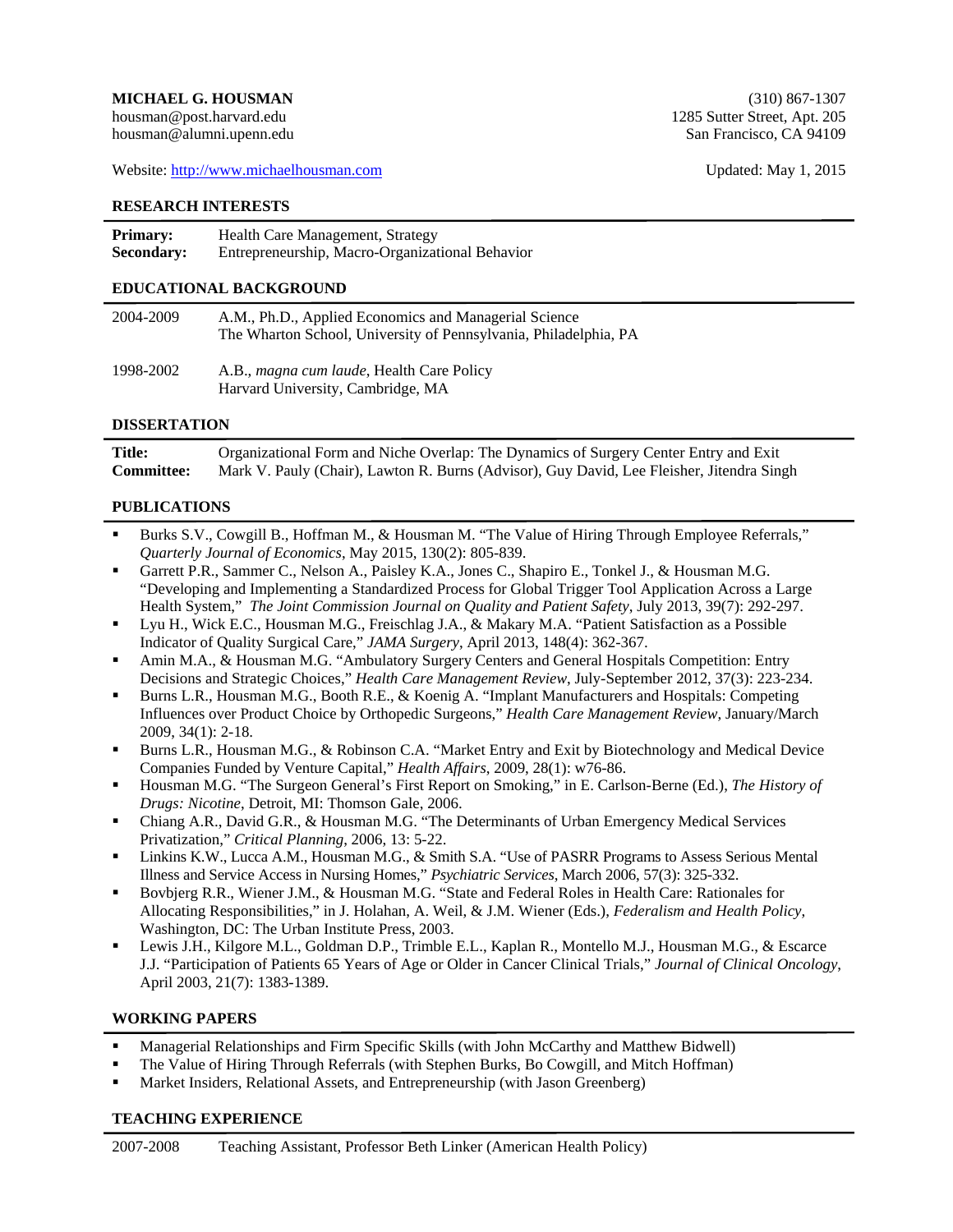### 2005-2006 Teaching Assistant, Professor Guy David (The Economics and Financing of Health Care Delivery)

### **CONFERENCE PRESENTATIONS**

í

í

í

- Searle Center Leadership Roundtable on Talent Analytics and Workforce Science, Chicago, IL, October 2014
- WorkTech 14 West Coast, San Francisco, CA, October 2014
- Telecommunications Industry Association Network of the Future Conference, Dallas, TX, June 2014
- Littler Executive Employer Conference, Phoenix, AZ, May 2014
- HRO Today Forum, Philadelphia, PA, May 2014
- Wharton People Analytics Conference, Philadelphia, PA, March 2014.
- HireCamp San Francisco 2014, San Francisco, CA, January 2014
- DataWeek 2013 Conference and Festival, San Francisco, CA, October 2013
- E2 Conference, Boston, MA, June 2013
- **ICMI Call Center Demo and Conference, Dallas, TX, October 2012**
- IQPC's 13TH Annual Call Center Week, Las Vegas, NV, June 2012
- Annual Meeting of the Academy of Management, Montreal, Canada, August 2010.
- AcademyHealth Annual Research Meeting, Boston, MA, June 2010.
- Annual Meeting of the Academy of Management, Chicago, IL, August 2009.
- Annual Meeting of the Academy of Management, ENT Doctoral Consortia, Chicago, IL, August 2009.
- **International Health Economics Association**  $7<sup>th</sup>$  World Congress, Beijing, China, July 2009.
- AcademyHealth Annual Research Meeting, Chicago, IL, June 2009.
- National Research Service Awards (NRSA) Trainees Conference, Chicago, IL, June 2009.
- Annual Meeting of the Academy of Management, OMT Doctoral Consortia, Anaheim, CA, August 2008.
- National Research Service Awards (NRSA) Trainees Conference, Washington, DC, June 2008.
- **International Health Economics Association**  $6<sup>th</sup>$  **World Congress, Copenhagen Business School, July 2007.**
- AcademyHealth Health Information Technology Interest Group Meeting, Orlando, FL, June 2007.
- Workshop on Information Systems and Economics (WISE), Northwestern University, December 2006.

# **PROFESSIONAL AFFILIATIONS**

Academy of Management (AOM), International Health Economics Association (iHEA), AcademyHealth

### **HONORS AND AWARDS**

| 2008-2009        | Wharton Doctoral Fellowship                                                |
|------------------|----------------------------------------------------------------------------|
| 2004-2008        | AHRQ National Research Service Award (NRSA) Training Grant                 |
| 2005             | National Science Foundation (NSF) Fellowship, Honorable Mention            |
| 2002             | Harvard Inter-Faculty Initiative in Health Policy Senior Thesis Fellowship |
| 1999, 2001, 2002 | Harvard College Scholarship                                                |
| <b>2000</b>      | John Harvard Scholarship                                                   |
| 1998             | Harvard Book Award                                                         |
|                  |                                                                            |

# **WORK EXPERIENCE**

| 2014-present | Chief Analytics Officer, Cornerstone OnDemand, Inc: Managed all analytic initiatives for the<br>company, engaged in thought leadership, built relationships with University partners, developed<br>intellectual property, and led all research and development (R&D) activities                           |
|--------------|-----------------------------------------------------------------------------------------------------------------------------------------------------------------------------------------------------------------------------------------------------------------------------------------------------------|
| 2011-2014    | Chief Analytics Officer, Evolv, Inc: Managed the firm's Analytics team responsible for applying<br>econometric techniques to analyze client data, automating reporting / optimization processes, and<br>leading efforts to port this functionality into a scalable SaaS platform.                         |
| 2009-2011    | Managing Director of Applied Science, Pascal Metrics, Inc: Led the firm's research and<br>development (R&D) activities, coordinated all data-related activities, provided scientific expertise,<br>and managed the migration of several core products to the next generation software platform.           |
| 2005-2008    | Consultant, PricewaterhouseCoopers, LLP: Developed a collaborative research project between the<br>firm's Health Care Advisory (HCA) practice and its Health Research Institute (HRI) measuring the<br>impact of IT implementation on hospital productivity, cost-efficiency, profitability, and quality. |